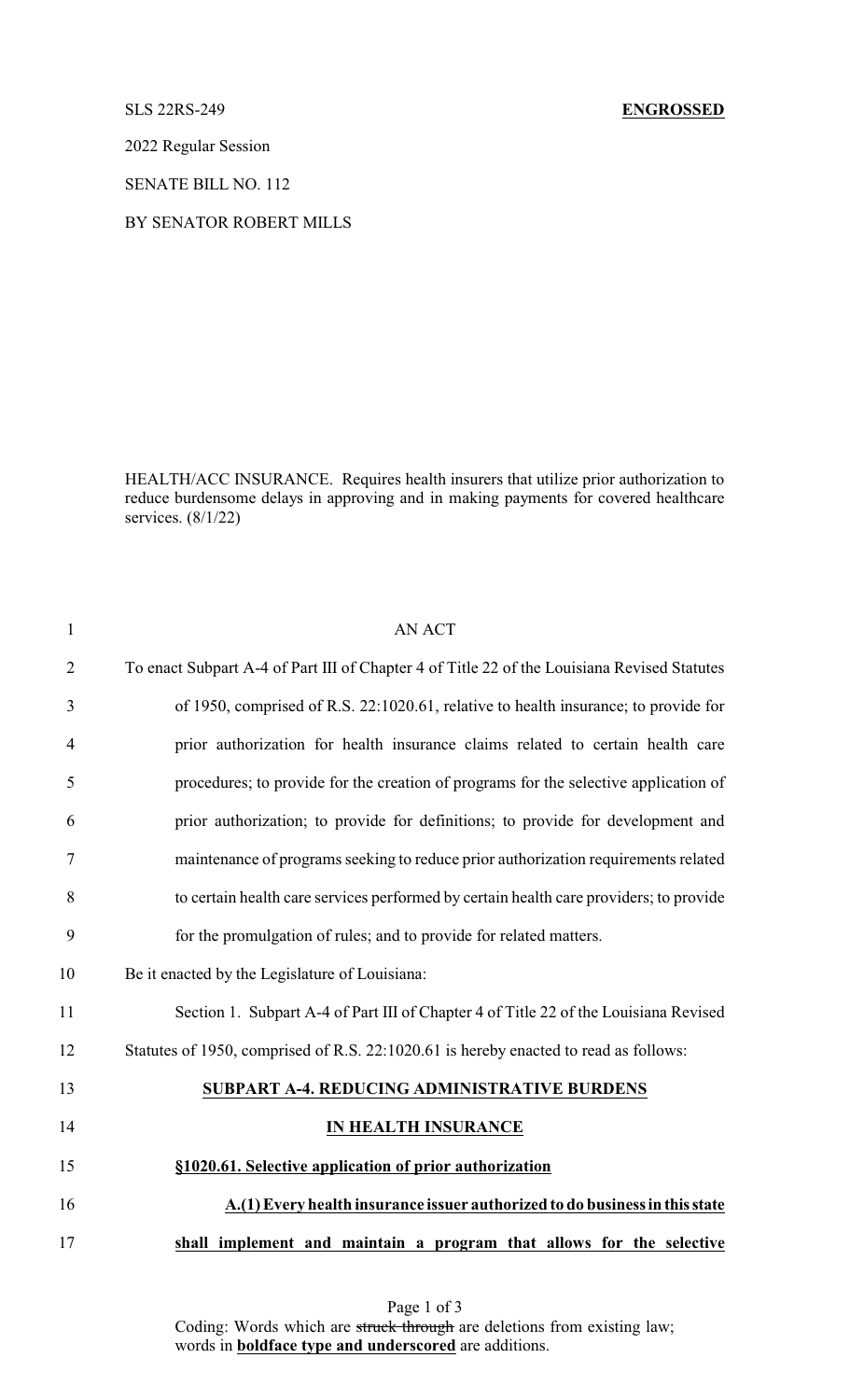| $\mathbf{1}$   | application of reducing prior authorization requirements that are based on the                |
|----------------|-----------------------------------------------------------------------------------------------|
| $\overline{2}$ | stratification of health care providers' performance and adherence to                         |
| 3              | evidence-based medicine. The program shall promote quality, affordable health                 |
| $\overline{4}$ | care, and reduce unnecessary administrative burdens for both the health                       |
| 5              | insurance issuer and the health care provider. Criteria for participation by                  |
| 6              | health care providers and the health care services included in the program                    |
| $\tau$         | excluding pharmacy services shall be at the sole discretion of the health                     |
| 8              | insurance issuer. A health insurance issuer shall submit to the Louisiana                     |
| 9              | Department of Insurance a filing, in accordance with Subsection B of this                     |
| 10             | Section, concerning the program that includes a full narrative description, the               |
| 11             | criteria for participation, a listing of the procedures and services subject to               |
| 12             | selective application of prior authorization and the number of health care                    |
| 13             | providers participating in the program.                                                       |
| 14             | (2) For the purposes of this Section, "health insurance issuer" shall have                    |
| 15             | the same meaning as provided for in R.S. 22:1019.1.                                           |
| 16             | B. The filing shall be in a form and manner provided for by the                               |
| 17             | Louisiana Department of Insurance, promulgated in accordance with the                         |
| 18             | Administrative Procedure Act, and shall be submitted initially by July 1, 2023,               |
| 19             | and each time the health insurance issuer makes a filing in accordance with R.S.              |
| 20             | 22:571 thereafter.                                                                            |
| 21             | Section 2. This Act shall become effective upon signature by the governor or, if not          |
| 22             | signed by the governor, upon expiration of the time for bills to become law without signature |
| 23             | by the governor, as provided by Article III, Section 18 of the Constitution of Louisiana. If  |

 vetoed by the governor and subsequently approved by the legislature, this Act shall become effective on the day following such approval.